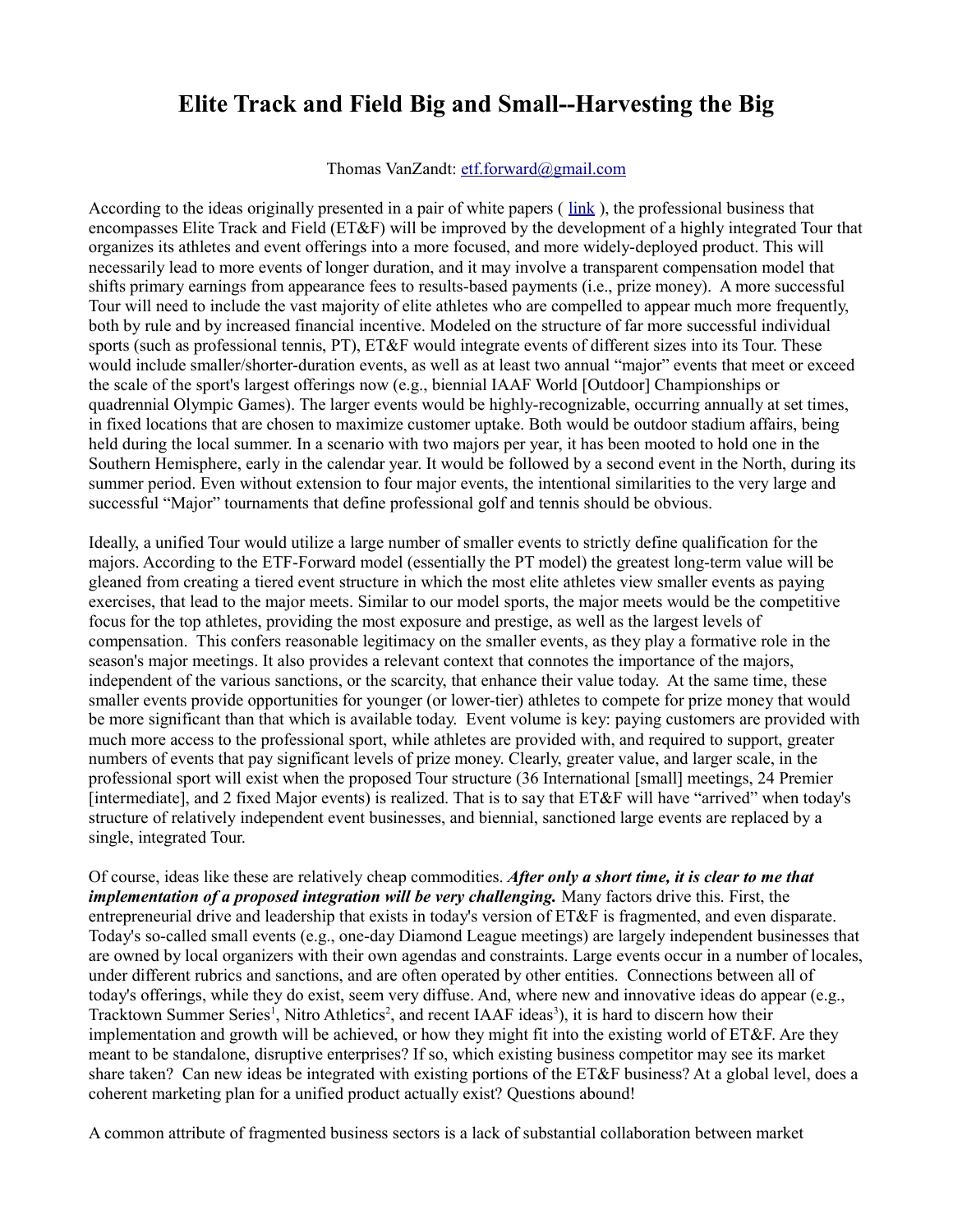participants. Competitive pressure and concerns limit meaningful interaction. When a market is highlydistributed, individual entities can begin to operate in isolation. They serve local, or captive, customer groups, and the see little apparent value in collaboration with suppliers in other locales. From my current perspective, ET&F more or less matches this situation. It is hard to identify any real nexus in the current form of the sport. In short, "there is no there there." I fear that a complete integration of the professional sport may be so difficult that it is beyond the capabilities (or energy) of most of ET&F's leaders. Perhaps one day, the right entrepreneurial minds and the right financial resources could create the complete enterprise. In the short-term, however, the challenges seem daunting. These considerations suggest an alternative tactical approach:

# *Divide-and-Conquer*

The idea is to focus on only part of the overall goal. In the current case, I suggest that the ET&F business can be divided cleanly into two categories: big ("major") meets and small ("supporting") events. The latter include a much larger number of the short-format/small-field ("one day") events that dominate the current sport's calendar. It also involves a larger group of business operators and entrepreneurs, the same ones that I fear may be working in relative isolation. I also acknowledge that a number of the new ideas surrounding the sport are generated within this category, adopting a general view (which I do not share) that the sport's future will be driven by small meetings, regardless of their innovative content.

I fear that there is too much work involved in trying to integrate the complete business. Put another way, the marginal benefit of developing and maintaining all of the event types together may very well be less than the extra effort and cost that this expansive approach requires. Much of this additional effort would be directed at a larger number of smaller meets, currently being hosted in numerous locales, by a wide range of business entities. Alternatively, major meets, despite the obvious challenges related to their large scale, may be easier to create and to manage. While they are complex events, they would be few in number. As we will discuss, they could have the benefit of being self-contained or standalone. Their implementation may not require as much coordination among a large number of stakeholders, as large events do today (e.g. IAAF World Championships [WC]). As such, the local "owners", be they public, non-profit, or for-profit entities, may be able to create a more manageable structure and format for this specific business offering. Ultimately, I argue that the large events will succeed if they are offered annually, in a favorable locale, with a compelling level of athlete compensation. They should be able to succeed via these simple attributes, under relatively independent local control. More on this as we continue.

An initial focus on annual large events seems advantageous for a number of reasons:

#### **1.Scale**

The biggest (infrequent, ~biennial) event's on today's ET&F calendar are viewed as being larger and more successful. To any causal observer, they appear to form the nexus of the professional sport. There are more customers, athletes, and media attention.

Interestingly, a single major event (e.g., IAAF WC London 2017) exceeds the entire (aggregated) IAAF Diamond League (DL) Tour on a number of scale-related metrics:

*Spectators/Customers:* ~700K for London 2017 vs. a potential maximum of 437K for the entire DL calendar. This analysis is generous to the small meeting Tour: it assumes capacity crowds at each of the 14 stops. *A single major meeting exceeds in-person gate numbers of a 14-stop Tour of small events.*

*Exposure Window/Session Hours:* approximately 53 for London 2017 vs. 41 for the DL *A single major meeting exceeds the competitive hours of a multi-stop, small event Tour.*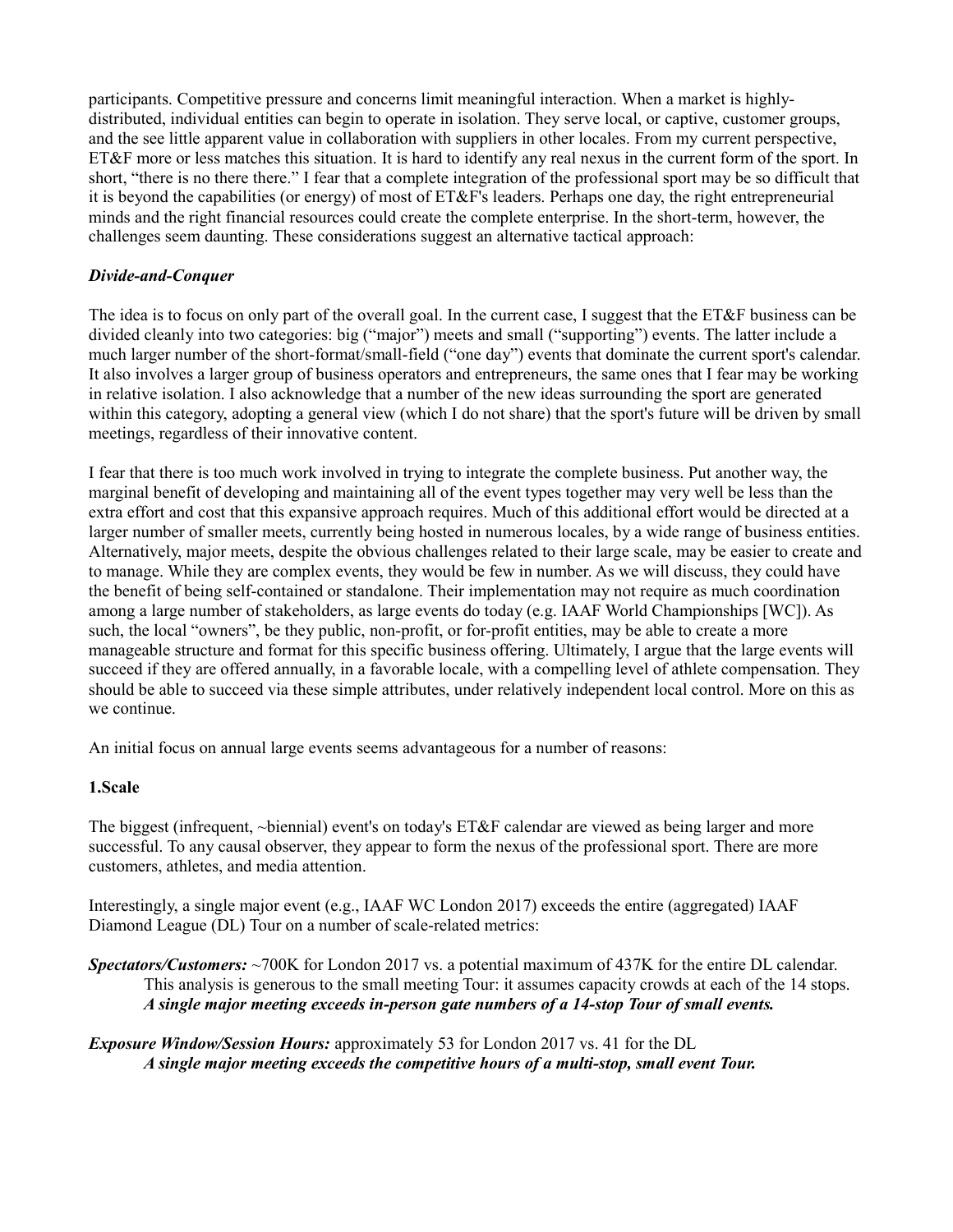# *Races/Groups:* 208 for London 2017 vs. 190 for the DL

This analysis only includes actual DL events, even if there are regional or local competitions within the same fixture. "Races/Groups" aggregates track and field event competitive sessions. For the London 2017 WC, this number includes qualifying rounds, while in the DL there is typically only one round per meeting for a given discipline. For the WC, the number does not include multi-event competitions (W Heptathlon a M Decathlon), relays, or Marathon events.

*A single large meeting holds includes slightly more races/rounds than even a complete Tour of small events.*

*Number of Athletes:* 2185 for London WC 2017 vs. 734 money winners in Diamond League The DL athlete count is for 2016, and it includes any athlete that made more then \$333 during the whole season. Noone would argue that *all* of the London 2017 athletes are at the highest level of elite athletics, given the various country-of-origin qualification rules of the event. *However, a single large meeting includes more than 3X the number of athletes (with their specific supporters and interested parties!) as an season-long Tour of smaller meetings.*

A number of other quantities could be evaluated and compared. For example, (US) TV coverage hours are greater for the IAAF WC (London 2017) than for the aggregate of the DL. Alternatively, prize money is slightly larger in the DL than for London 2017. I argue that most of these parameters are misleading. TV coverage, by the standards of any large professional sport, is minute. As such, does it really matter that one type of event is slightly better than another, when the absolute measures are so small? Prize money itself, while small in either product category, is more complex: significant appearance fees in the DL, which are generally not disclosed, tip the balance in the favor of the small meeting series. Having said that, I would argue that the London 2017 WC (like any international championship meet) are attempting to offer more "value" to athletes than simple cash payouts. As will be discussed below, the "championship" rubric that the major meets utilize now, seems to have a value, and a replacement cost, that may have to be borne by organizers of future major events of independent origin. Put simply, ET&F athletes work now for compensation in major meets that is split between cash and publicity value. In a more rational form of annual major events, it is most likely that cash winnings will have to increase significantly.

*Taken together, these numbers suggest that a single, annual, large-format meeting would meet or exceed the scale of a 14-event Tour of smaller meetings.* When one contemplates a proposed annual schedule of two major events, the differences become more stark.

# **2.Business Complexity**

A number of ideas support an argument that a single large event is a simpler business entity to own and to operate. Much of this is rooted in the independence of a (single) major event business, compared to the structure of an effective "multi-national" (multi-unit and geographically-separated) conglomerate that exists to manage a Tour of small events (such as the IAAF DL<sup>[4](#page-7-3)</sup>). Also, the small-event Tour effectively operates under a sanction that often restricts the latitude of the individual event businesses, in the key areas of sponsorship, media rights, and schedule. *Quite simply, there is an additional challenge in requiring independent business entities to work within rules of a separate body.* This is not meant as a condemnation of the Tour overseer (such as IAAF). The ET&F white papers argue forcefully about the value of such oversight and structure. One obvious one is that this integrated control may lead to a more tightly focused, and valuable, global product. However, there is also a finite cost. *Here, we simply claim that a single event, regardless of its size, can be operated independently, in a business that is simpler to manage.* The situation is little different in PT: the ATP/WTA Tours represent conglomerations of numerous organizations that manage smaller events. This is effective, but it is also complex. The US Open major event, whatever its scale and challenges, is a single event operated by one organization (USTA). Conceptually, this is simpler.

Nothing in the previous statements argues against governing body ownership of one, or a few, large events. Major event "simplicity" lies not in the exact structure of the organization that owns and operates it. Rather, it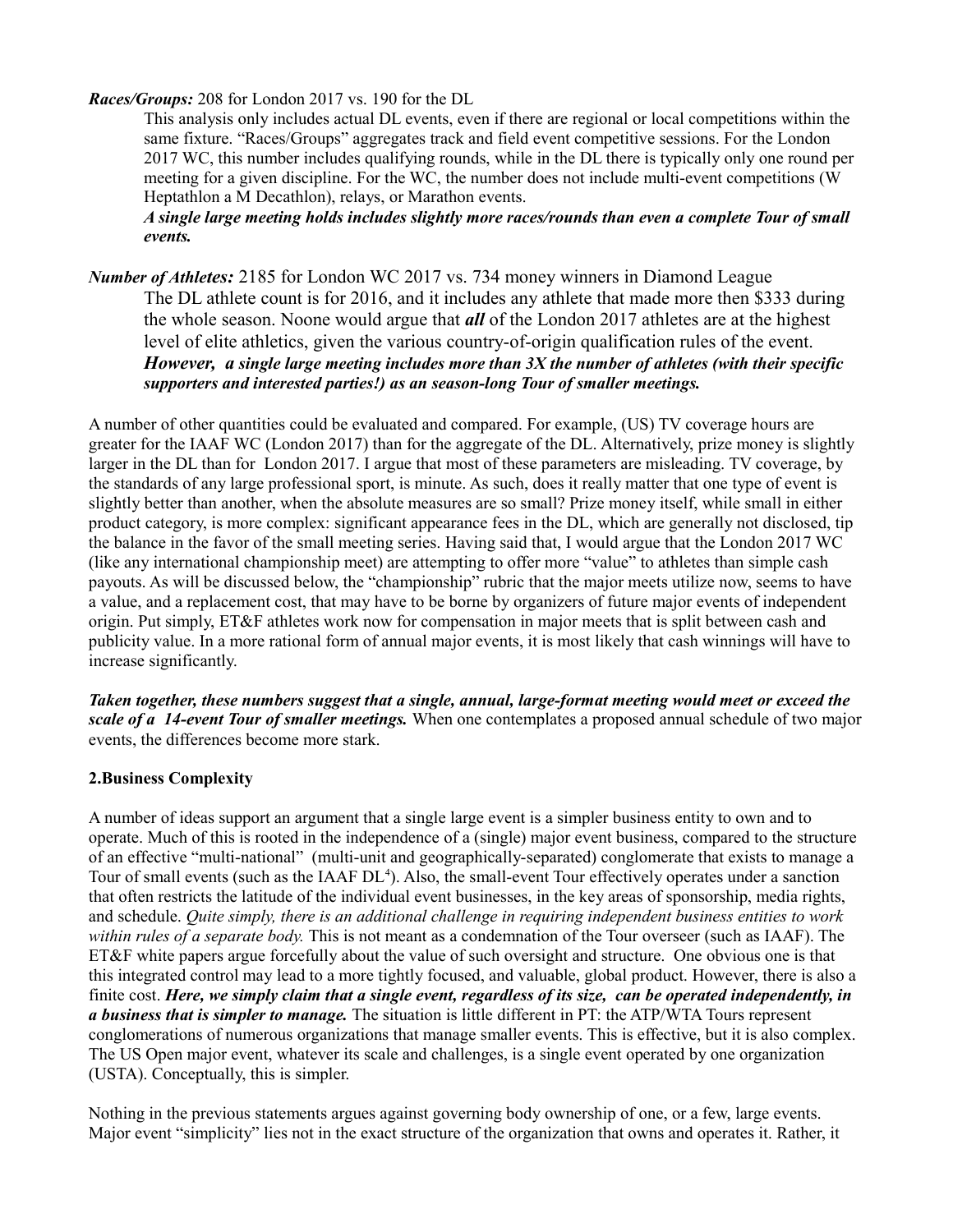resides in the idea that a single organization can exercise independent control of the business. It might be that some of the major governing bodies in ET&F (IAAF, USATF, etc.) could be just as successful as those entities currently operating sanctioned events on their behalf (e.g., UK Athletics, Tracktown USA). Even better may be a hybrid relationship: for example Tracktown USA and USATF co-owning an annual, major US meeting, with clearly-defined operational and financial roles. Governing bodies and operational organizations each have important talents and skill sets, which may be as complementary as they are different.

# **3.Brand Value of an Independent Product**

At some level, allowing an entrepreneurial organization to develop their own brand, and a strategy for deploying it to their benefit, is a positive step. Without going into too much depth, and avoiding pointing figures over some of the related business details, the current process for implementing large, sanctioned meetings seems to be cumbersome in the area of brand creation and promotion. In principle, a new set of independent events could improve on this. All of this is far from trivial, however.

Anyone setting out to develop and international-scale, multi-day, major ET&F event will be immediately confronted with the challenge of attracting the required resources. Why would athletes, or customers, want to participate in a new business that does not come with the familiar rubrics (e.g., "IAAF World Championships" or "Summer Olympic Games") attached? I am confident that they will, ultimately, provided that the proper conditions are in place. But these conditions are important.

One critical asset, and an interesting business component to quantify, is the future value of the sanctions that are used today to confer legitimacy on major meetings. The explicit right to call a meet the "IAAF World Championships" does not come for free. Event organizers must apply (6 years in advance!) and follow a set of rules and processes that lead up to the event. There is a cost associated with this. The cost is fairly diffuse now. It involves certain rules and encumbrances that affect the business processes. Looking ahead, there would be a cost to replacing this sanction for any proposed, independent major event. The origin of this cost would likely be different. In a talent-driven business, attraction of a high fraction of elite athletes is an obvious and primary driver for event success. Prize money may need to be increased significantly to ensure that the same athletes (or even more, depending upon event structure) that participated in London 2017 show up again for a notional "London Masters 2018". Undoubtedly, this is a business cost that may impact the viability of an independent major event.

Of course, annual replication of a (good) fixed event will begin to develop a subjective sense of value. Professional athletes of all types are highly competitive animals. While they want and expect to get paid, they also value honest, head-to-head competition with their peers. So do the various companies that sponsor their endorsements. A regular set of major meetings, planned and implemented by a permanent owner or owners, should begin to set the stage for athletic events from which ET&F professionals gain intangible benefits. With increasing prize money, and customer and media exposure, tangible value to athletes should also increase. One existence proof for this is the quadrennial Olympic Games. For the most part, athletes feel honored to be able to participate, aside from any actual earnings. Much of this relies on the ET&F portion of the Games representing the best competitive environment of the season. There is no obvious reason why annual large events could not create a similar level of perceived value. Outside of ET&F, major events in professional golf and tennis appear to achieve this, within each of their four annual major events. For example, athletes in these sports will participate even when they have injuries that limit their chance of success.

Simply replacing a sanction deals with an explicit business cost. There are implicit business factors as well. Title and perception are among these. Both are attributes that an independent major event can generate and grow over time. To some extent, the evolution of the value of an independent event's brand may offset the direct costs of attracting athlete talent. One wonders, for example, how much less the All England Club (Wimbledon owners) could pay in prize money, without reducing the quality of the competitive fields. As a very large, major event, Wimbledon makes such considerations academic: there is plenty of money to go around, and time and repetition have made the brand so valuable that scrimping would probably have negative connotations. But for a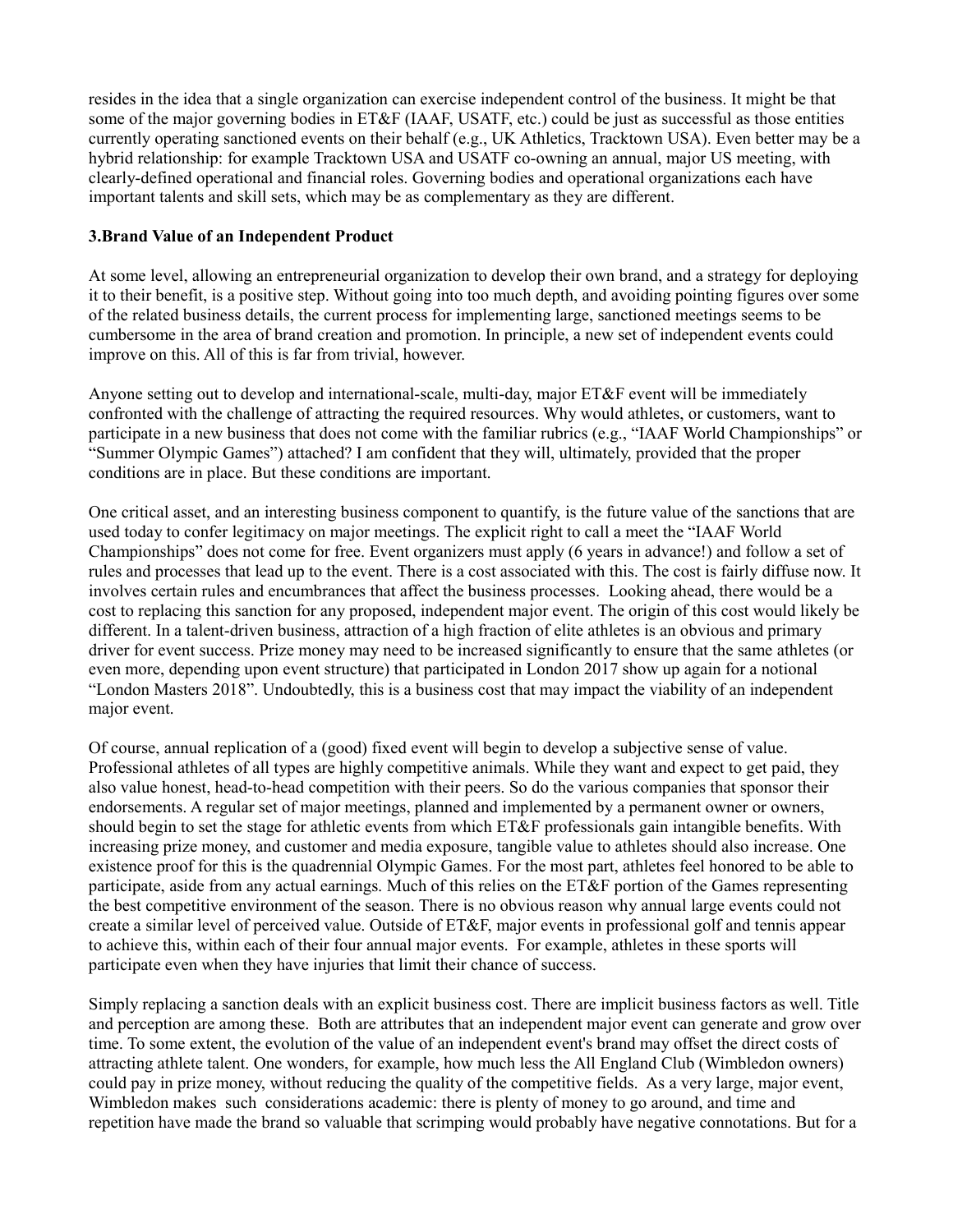new ET&F venture, this might have short-term importance.

In any event, independence does not seem to create an obvious impediment to business success. Beyond this, there may be even greater business benefits related to this freedom. The putative "London Masters", for example, would be free to negotiate sponsorship and media rights that are appropriate for its location and market. The same, but different, approach would apply to a second large event somewhere South of the equator. Even casual observers of PT majors recognize different types of branding for each of the major events. And, it is obvious that each of the four events generate individual media rights deals which exist independent of the overall Tour, or the other major events. While there are no guarantees that independent branding will generate the most money for the major events, it is not obvious that independent ownership of these brands would greatly harm revenue levels. In the end, it would be up to the individual major event owners to optimize this element of their business, in a manner that is appropriate for the local market. Most of the time, entrepreneurial business managers favor greater control (independence) over less.

#### **4.Location, Location, Location**

A single large event can be happily married to a great location. *London 2017 convinced many that the right event, in the right location, can generate very high levels of interest.* The apparent point is that London is an ideal market for sports entertainment events of large scale. A multi-event/multi-location Tour, almost by definition, will be unable to achieve this. Such a Tour requires many locations, not all of which are ideal. With a major meet, its location can be cherry-picked, particularly if it is operated as an independent business that is free to define its product offerings. A Tour of numerous smaller events will have to balance market attributes with other factors, including availability of suitable facilities and travel logistics (i.e., where are the athletes coming from this week and where do they go next?). A multi-parameter system, with numerous variable inputs, can be difficult to optimize. A close look at the ATP/WTA Tours support this point. Each side of the small-event world of PT has successful and unsuccessful tournaments. Loacation (and ownership) of marginal events can change fairly frequently. The smaller events come and go,and change locales, with some regularity. Major PT events, including larger tournaments outside of the well-known Grand Slam circle, are more solid. They have identified advantageous locations and they have built recurring businesses that is tailored to each one.

There are no assurances that the ideal locations for sports entertainment events have existing infrastructures that can support them. For ET&F, one locale's attribute of being a top-tier entertainment destination is largely uncoupled from its having a state-of-the art track and field facility, or supporting a particularly passionate fan base. One should not select locales based upon specific hardware, or narrow fanaticism. This is limiting. *I suggest that it is much better to choose large markets with significant disposable income, a general tradition of support for large events, and a favorable travel infrastructure. Once chosen, the specific tools that ET&F needs can be created.* A demonstration of this is seen in PT major tournaments. Melbourne, Paris, London, and New York are all sites of very successful annual events. It comes as no surprise to us that London has demonstrated the ability to support very large ET&F events, on multiple occasions! The tennis example can go further. New York is a location in which the physical tennis infrastructure has evolved. A few decades ago, the US Open was held in a different facility to where it is now (USTA National Tennis Center). The event was always based in the NYC area, and it grew larger and larger because of its annual presence in a great entertainment region. There was nothing particularly iconic about its past competition venue (Forest Hills), just as the current facility is not exactly luxurious. *The most important point is that the event was held in and around New York City.* Once established in a fixed location, there is nothing wrong with developing a more flashy infrastructure. To be fair, the recent improvements in New York (e.g., a roof on a renovated Arthur Ashe Stadium) have improved the customer experience greatly. However, it is interesting to note that the high water mark for US Open attendance was in 2009, well before a roof was built.

ETF-Forward has begun to consult with Mondo  $USA<sup>5</sup>$  $USA<sup>5</sup>$  $USA<sup>5</sup>$  to develop a concept for a 400 meter, internationalstandard track and field facility that is fully transportable. The very clear goal is to be in a position to stage a major meeting in a large sports venue in other notable sports entertainment markets that do not have large athletics stadia. Obvious examples, following the successful demonstration from PT, are Melbourne and New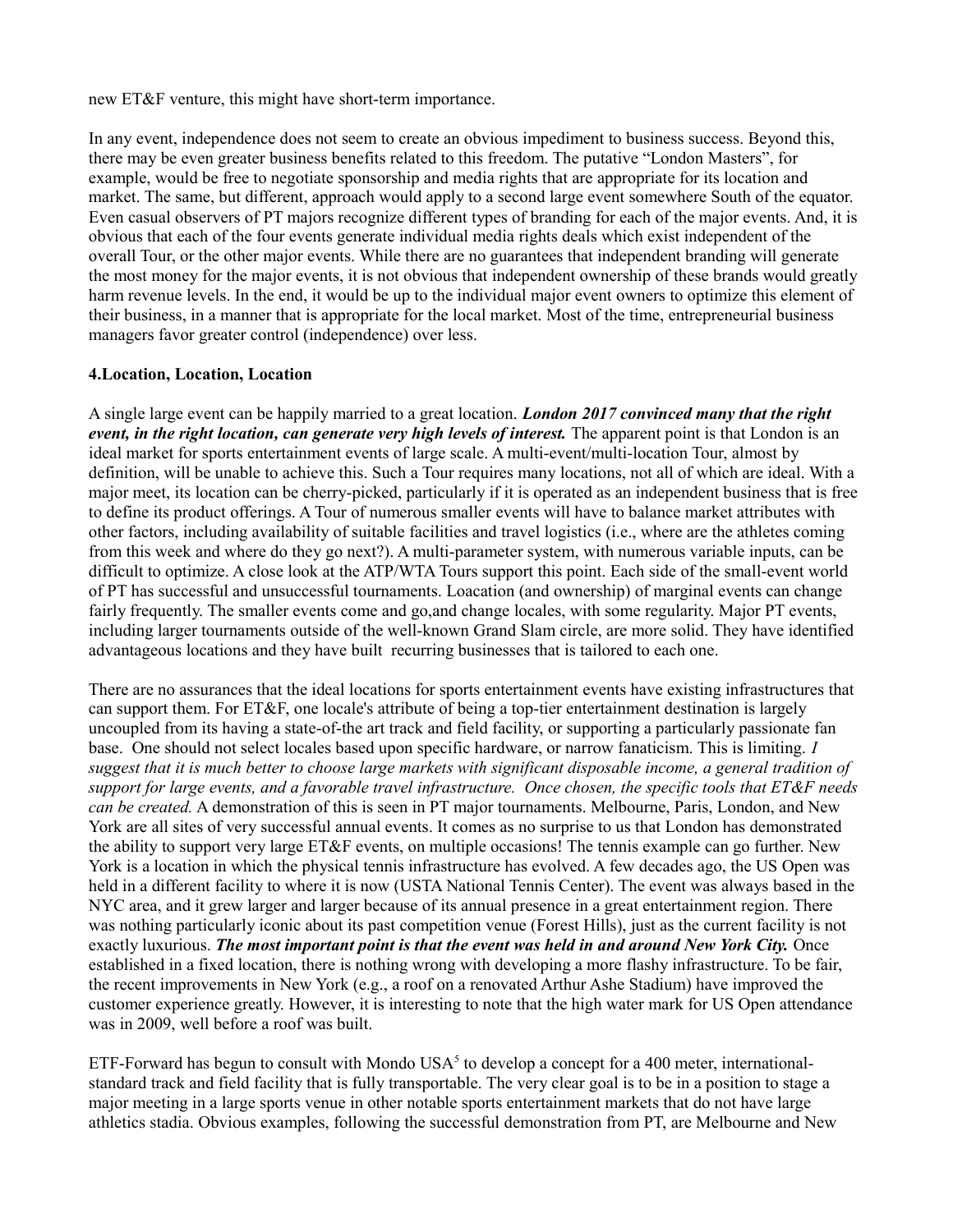York. The idea of decoupling the track system from the stadium is not at all new. It has been done for decades in the indoor form of the sport (a market segment in which ETF-Forward sees relatively little value), via 176 yard and 200m portable tracks. More recently, Lord Coe (IAAF President) has discussed the development of 300m tracks to fit into existing football stadia.<sup>[6](#page-7-5)</sup> While the latter idea is fine, it is probably a bit finely-tuned for this topic. Most reasonable stadia that are based in an optimum location could be modified to allow a 400m track to fit. For example, an 80,000 seat stadium could support a large enough platform for a traditional stadium track system, through the elimination of a small number of the closest rows. Even more important is that there are suitable large stadia, in proven markets, that could readily accept a portable 400m track facility of a standard design. An obvious example is the Melbourne Cricket Grounds (100,000 capacity). Melbourne, as we mentioned previously, is the site of the Australian (Tennis) Open.

The scale of large events seem to justify the expense of "bringing the sports facility to the correct location". Even casual viewers of professional hockey (NHL) delight in the outdoor events (18 in the US alone, since 2008) that create an entire hockey rink system in a large stadium. The rink system is re-usable, and its deployment is not particularly expensive. Circa 60K fans, albeit paying elevated prices for a niche event, can easily support this complex infrastructure at the NHL level. In fact, the same deployments are now being carried out in smaller professional leagues. In 2017, the American Hockey League held an outdoor game in a junior college football stadium at Bakersfield College<sup>[7](#page-7-6)</sup>. While we need to better understand capital costs and recurring expenses related to a transportable 400m track complex, it is hard to imagine that it could not be supported by a multi-day meeting that draws north of 500,000 customers.

In summary, the challenges of creating a completely integrated ET&F Tour seem to lie inordinately in the organization of a large number of smaller events. Conversely, one or two annual major events would actually generate more scale, with less business complexity, than the aggregate of a small-event Tour. Despite its obvious challenges, a large, major ET&F event could be created by an independent, standalone entity that is free to generate and grow brand value in its own way. A key feature of the event is its perennial nature. It must be developed and managed in a way that allows annual rollout. As one big event is held in one location, the independent owners would be free to select (and to re-use) a fixed site, chosen for its sports market potential, rather than for any lower-level set of attributes. The existence of a track facility is perhaps irrelevant: a portable facility can be deployed where needed. ETF-Forward suggests that harvesting annual crop of large events is a tactic worthy of further consideration.

#### **An Initial Proposal**

#### *Two Annual, Major ET&F Meetings*

**"London Masters"**: Held at Olympic Stadium London in early August (circa 54,000 seats for athletics, on a permanent track and field facility)

**"Australian Open of Athletics"**: Held at Melbourne Cricket Grounds in February (circa 100,000 seats, with a transportable track and field facility) *Occasional wrinkle: an all-grass meeting held on the permanent surface of the MCG*

An alternative (or third) option is:

**"US Open of Athletics"**: Held at MetLife Stadium outside of New York City in the Summer (84,000 seats, less the first 25 rows in the stadium; deploy a transportable track on an elevated stage)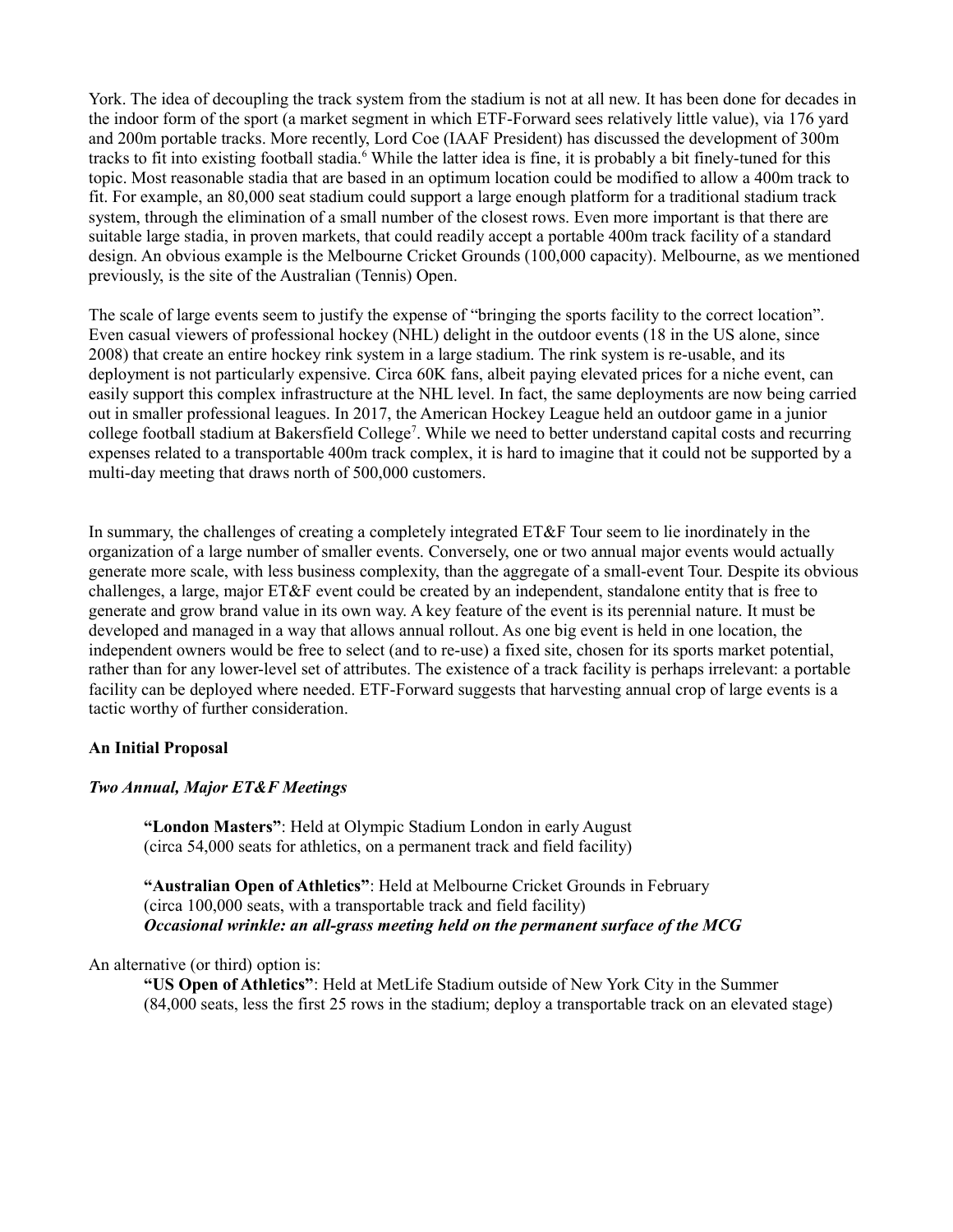Both events will be multi-day (10 to 14) affairs, with one or two sessions per day. They would include large fields, drawn from various international rankings (for example, the top 64 athletes per event, determined by blended marks from the last calendar year). All traditional stadium track events (20 each for men and women, including relays) would be competed.

The events would be independent of the standard ownership format, and sanctioning processes, of today's infrequent major meetings. They would need to steer clear of intellectual property (e.g., names and trademarks) held by current event owners. Each event would likely be owned and operated by by a separate group that combines investors with experienced event operators.

*It is proposed that current governing bodies, (IAAF, USATF, UK Athletics, Athletics Australia, etc.) would take an equity state to support their ongoing interest in the development of the elite side of the sport. Proven ET&F meet organizers and operators (among them Tracktown USA, the event arm of UK Athletics or Athletics Australia, etc.) would be long-term partners in the venture. Track and field-specific expertise and management talent is clearly important to the smooth operation of the business. It would likely be valued by external investors as well.* 

The attraction for top athletes would be through explicit and implicit means. *Explicit:* enhanced levels of prize money (\$20M per meeting, offering \$500K per event per meeting, or \$1M per event per two-event season). *Implicit:* the gradual perception of the events as being the top competitive opportunities in the sport. Nothing about the independent events would restrict athletes from other endeavors. Qualified athletes can participate in either, or both events, as part of a larger competitive season.

# **Stay Tuned**

ETF-Forward will be generating greater detail in the coming months, through study efforts that involve a number of business-minded professionals and students, as well as the analytical resources of select Universities that specialize in sports business education.

Among the topics and tasks will be the detailed development of a strawman large event, including financial models, organizational and operational structures and processes, marketing and sales approaches, and mock athlete recruitment. It is expected that the products of this work will be benchmarked against the largest events in ET&F now, as well as those in other sports. Other study topics will include estimation of the replacement cost of a governing body sanction, as needed to promote athlete recruitment. For the technical/logistical minds among us, investigation of the details of developing, building, shipping, and deploying a portable track and field infrastructure will be an important task. Meet management gurus will be given an opportunity to devise a number of small tweaks to the competitive format and schedule of today's major meets. These might include simpler advancement criteria during heats and rounds, alternative scoring metrics for early round advancement in field events, and a schedule that provides customers with the widest sampling of event disciplines, on every day of the meeting.

Interested parties should contact ETF-Forward (etf.forward@gmail.com) to discuss a possible involvement in this work.